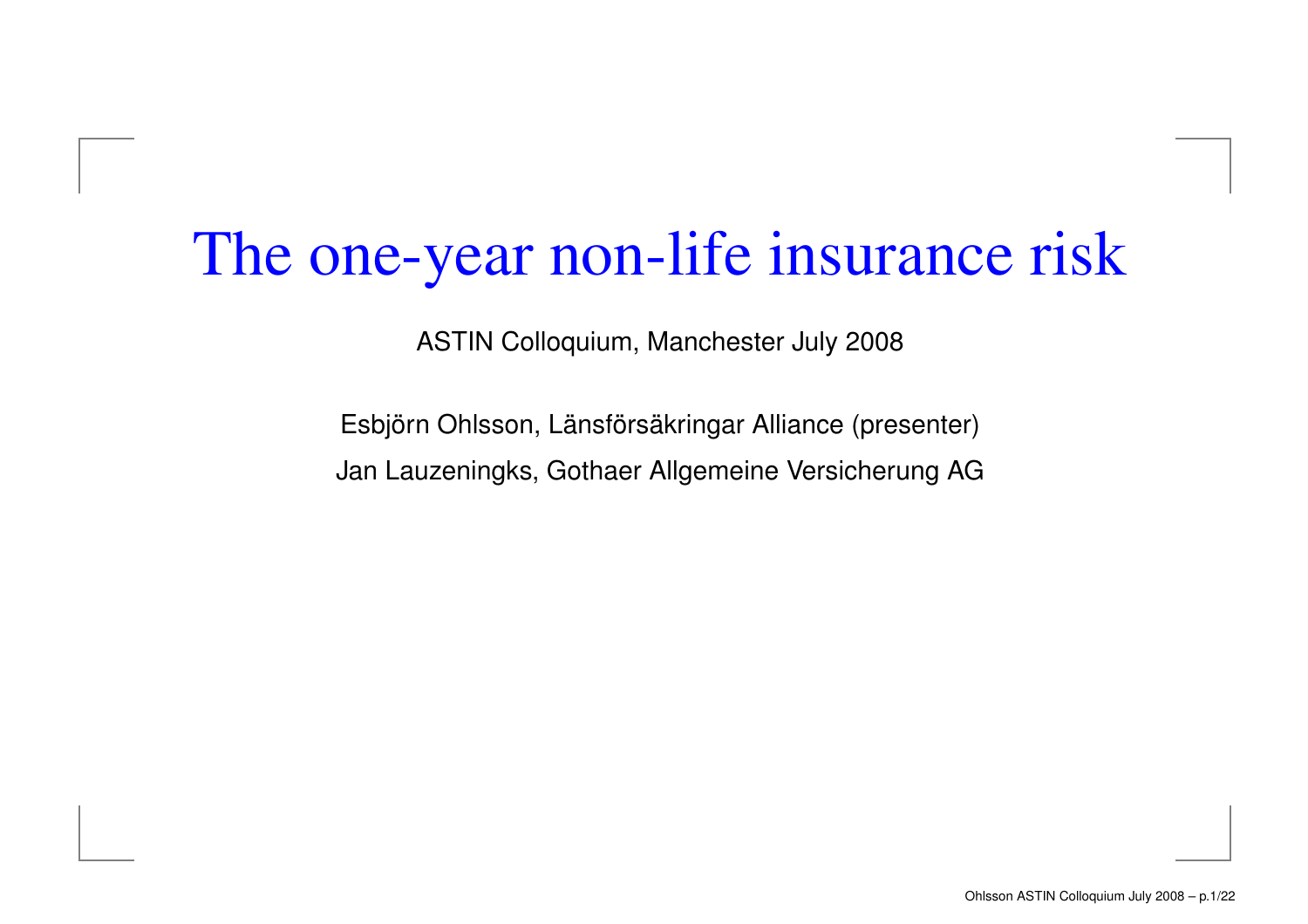- 1. Introduction
- 2. The one-year reserve risk
- 3. The one-year premium risk
- 4. Influence of risk margins and discounting
- 5. Conclusions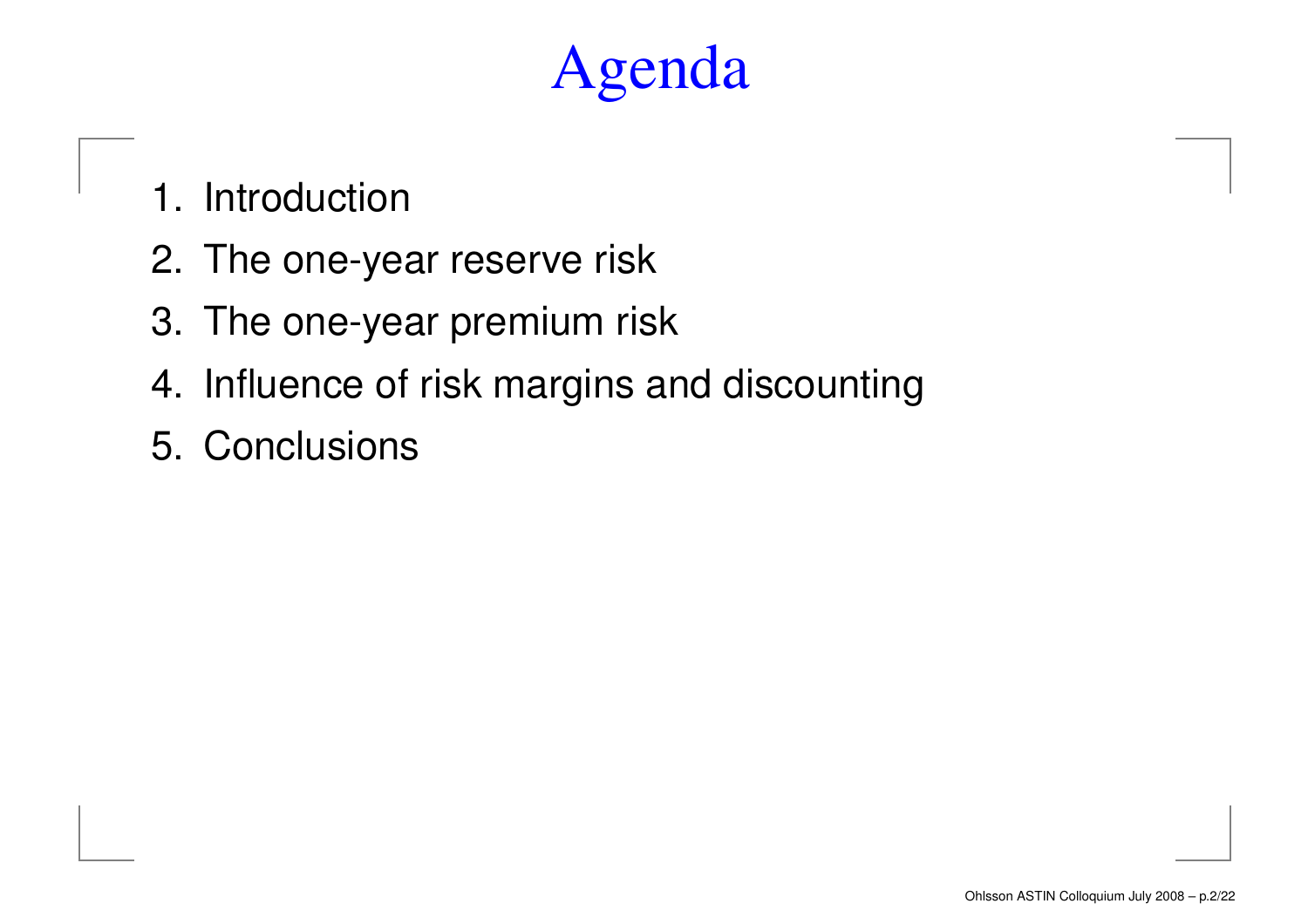#### 1. **Introduction**

- 2. The one-year reserve risk
- 3. The one-year premium risk
- 4. Influence of risk margins and discounting
- 5. Conclusions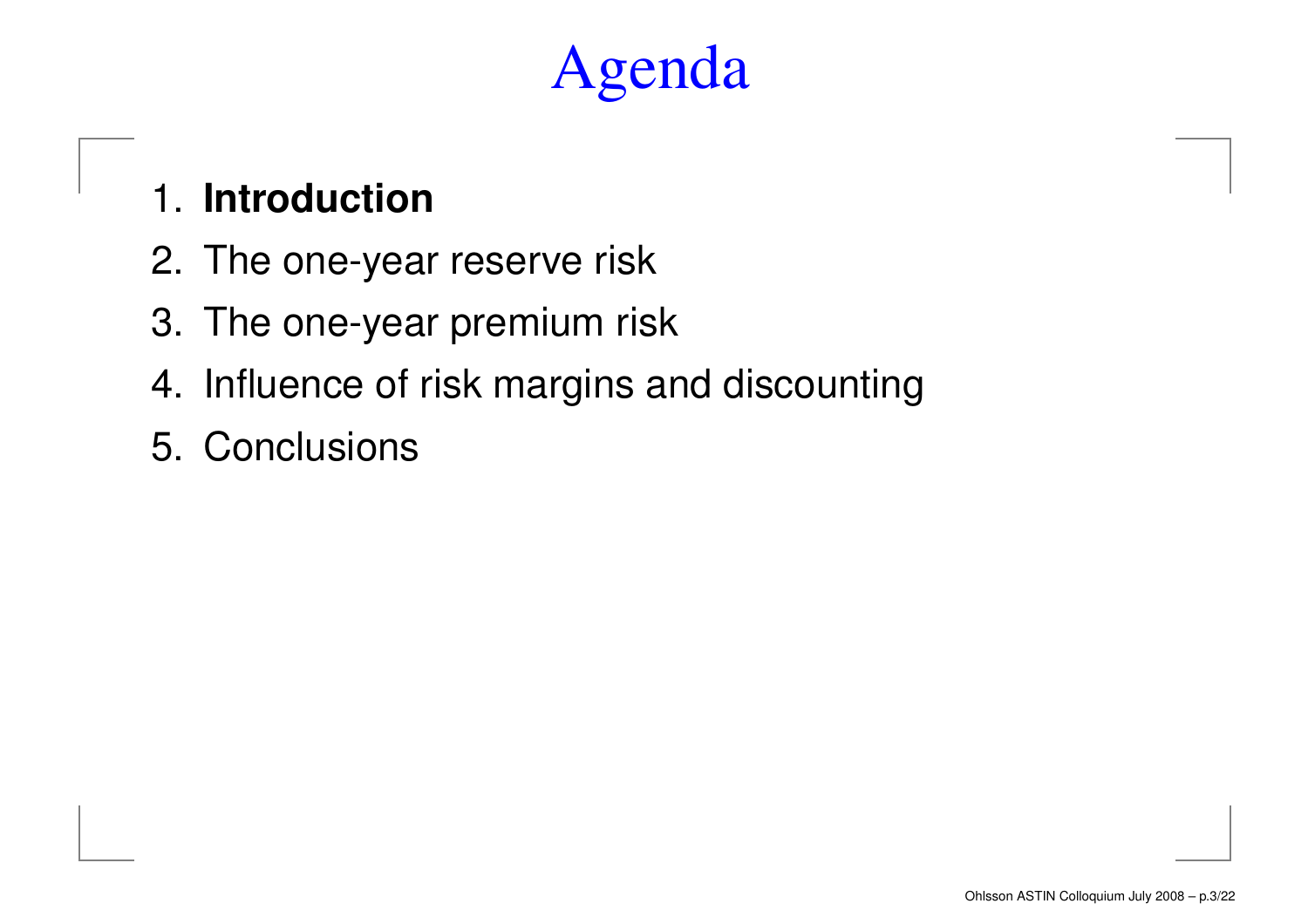## Non-life insurance risk

- Insurance risk <sup>=</sup> reserve risk <sup>+</sup> premium risk
- Reserve risk = risk associated with historical years
- Premium risk = risk associated with (the) future year(s)
- Solvency II and other models take a one-year perspective
- Measures risks in the annual profit/loss report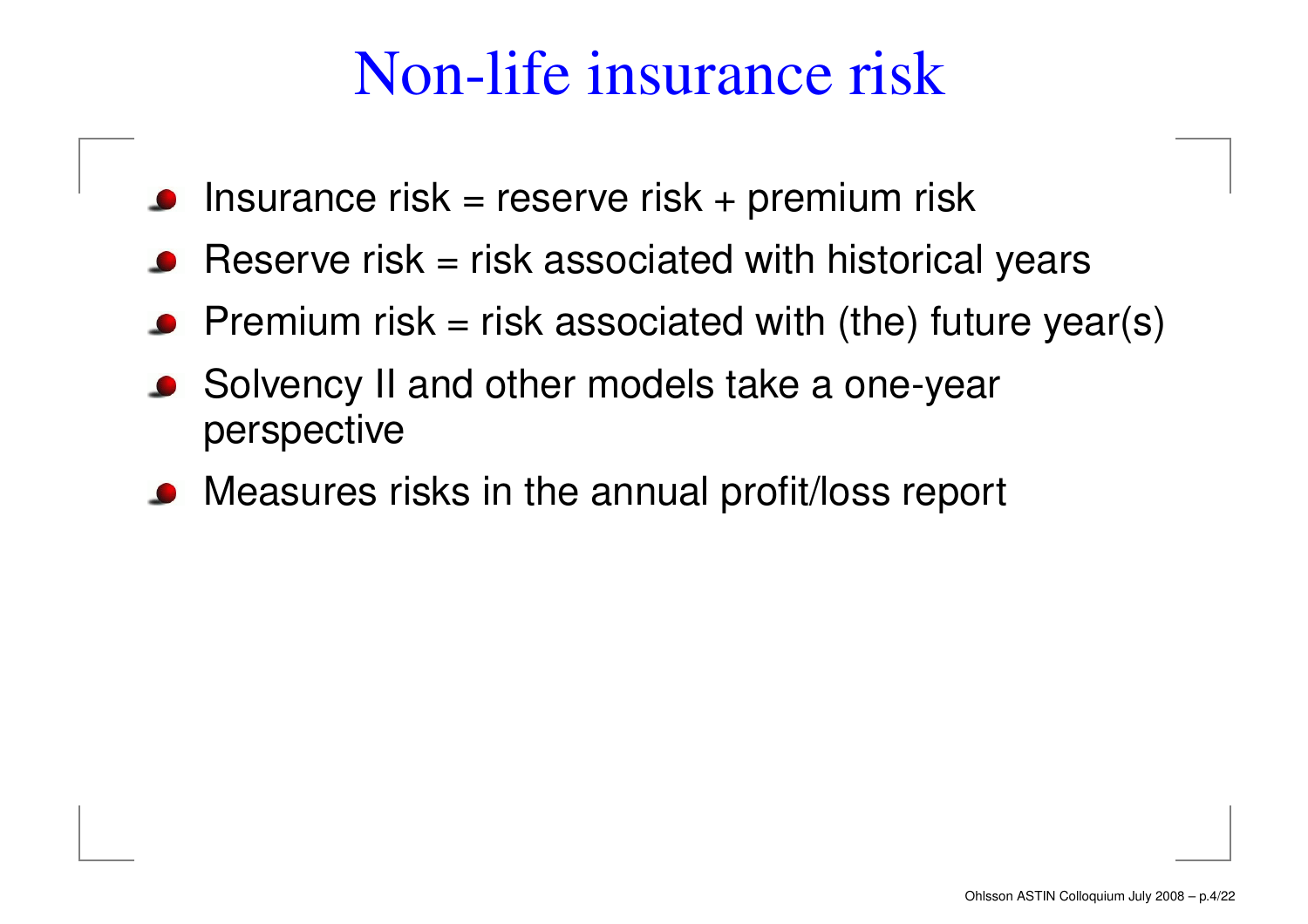## The ultimo reserve risk

- $R^0$  = reserve estimate at the beginning of the year
- $C^{\infty}$  = payments over the remaining run-off period
- $R^0 C^\infty$  = profit/loss for the remaining run-off period
- The *ultimo reserve risk* is the risk in this technical result
- This is the approach of standard *stochastic claims* reserving: Mack (1993), England-Verall (2002) and many others
- Only part of this profit/loss will affect the next annual report
- **•** Not consistent with a one-year approach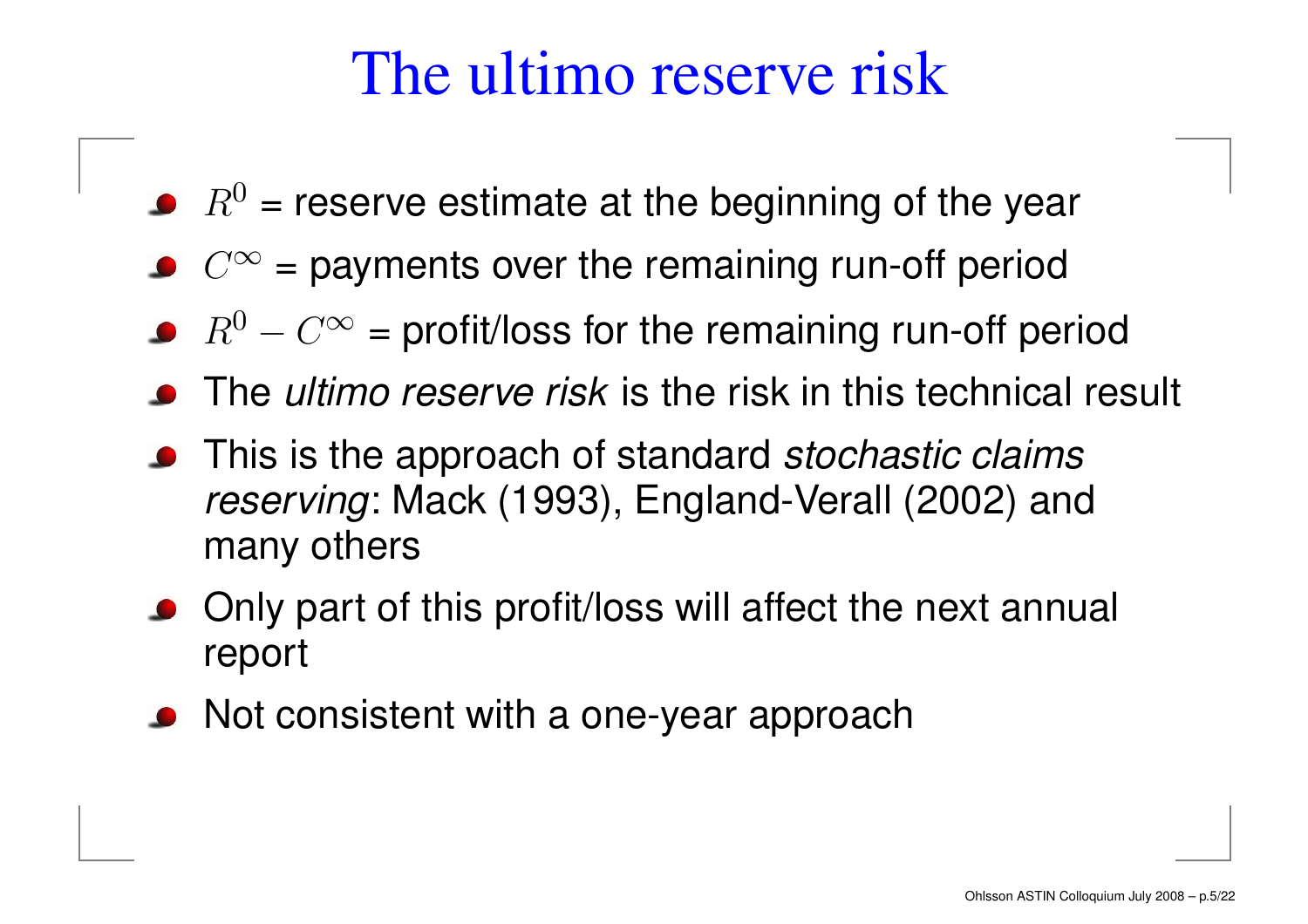## AISAM-ACME study (2007):

"Only <sup>a</sup> few members were aware of the inconsistency between their assessment on the ultimate costs and the Solvency II framework which uses <sup>a</sup> one-year horizon".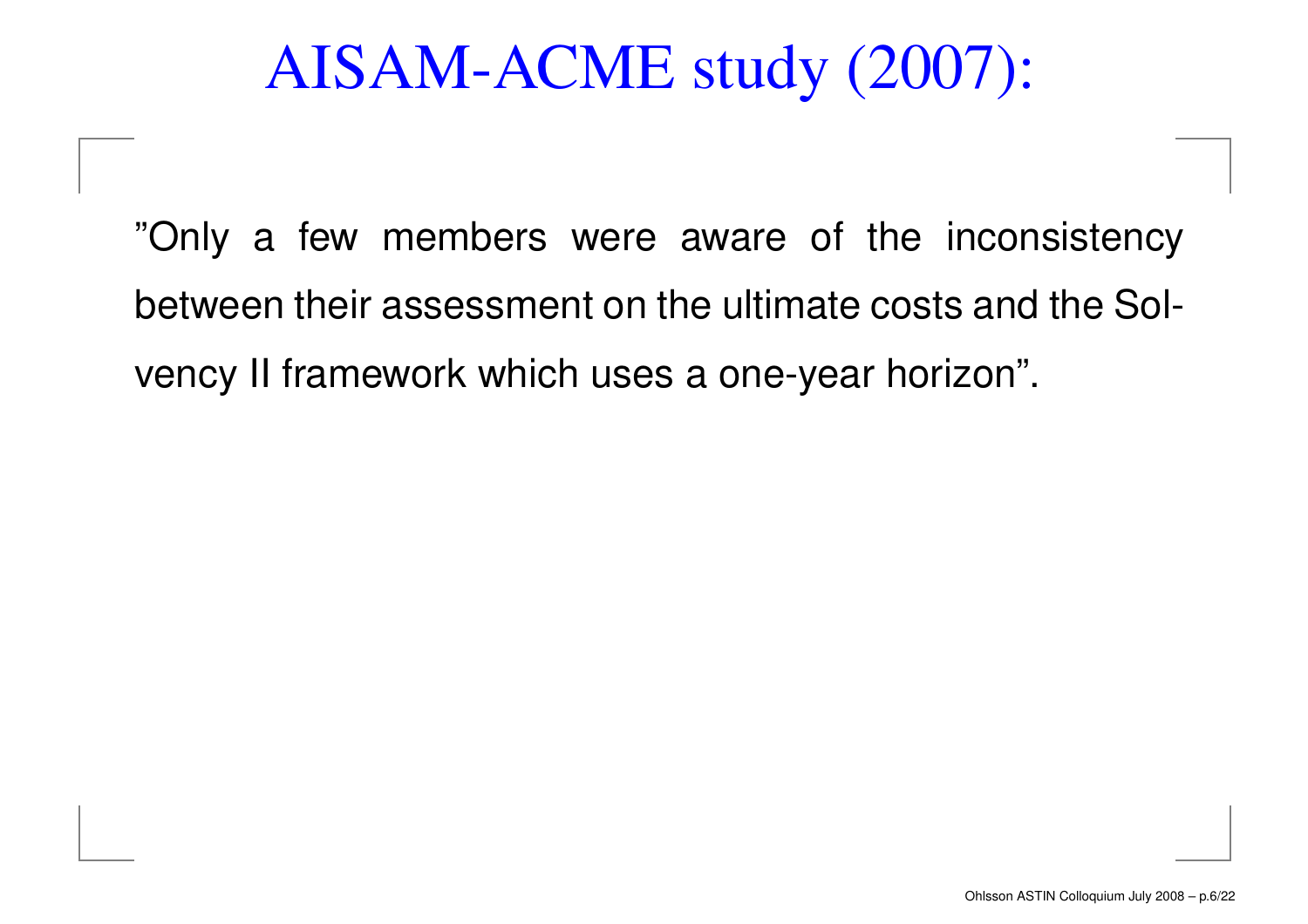1. Introduction

#### 2. **The one-year reserve risk**

- 3. The one-year premium risk
- 4. Influence of risk margins and discounting
- 5. Conclusions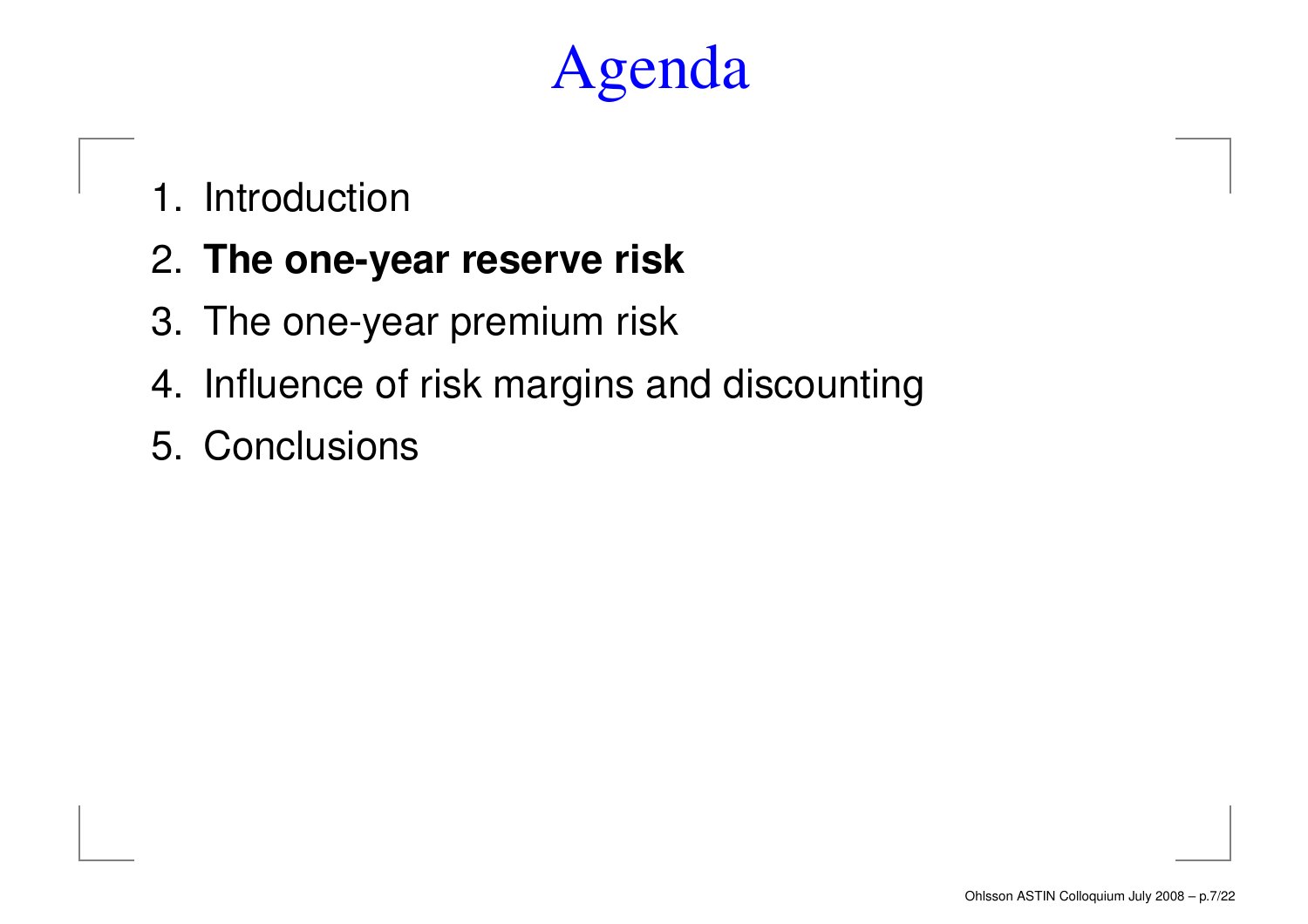## The one-year run-off result

Consider the claims reserve  $R$  during one year.

- $R^{0}$  = opening reserve estimate (beginning of the year)
- $C^1$  = amount paid during the year
- $R^1$  = closing reserve estimate (end of the year)
- The run-off result is then

$$
T = R^0 - C^1 - R^1
$$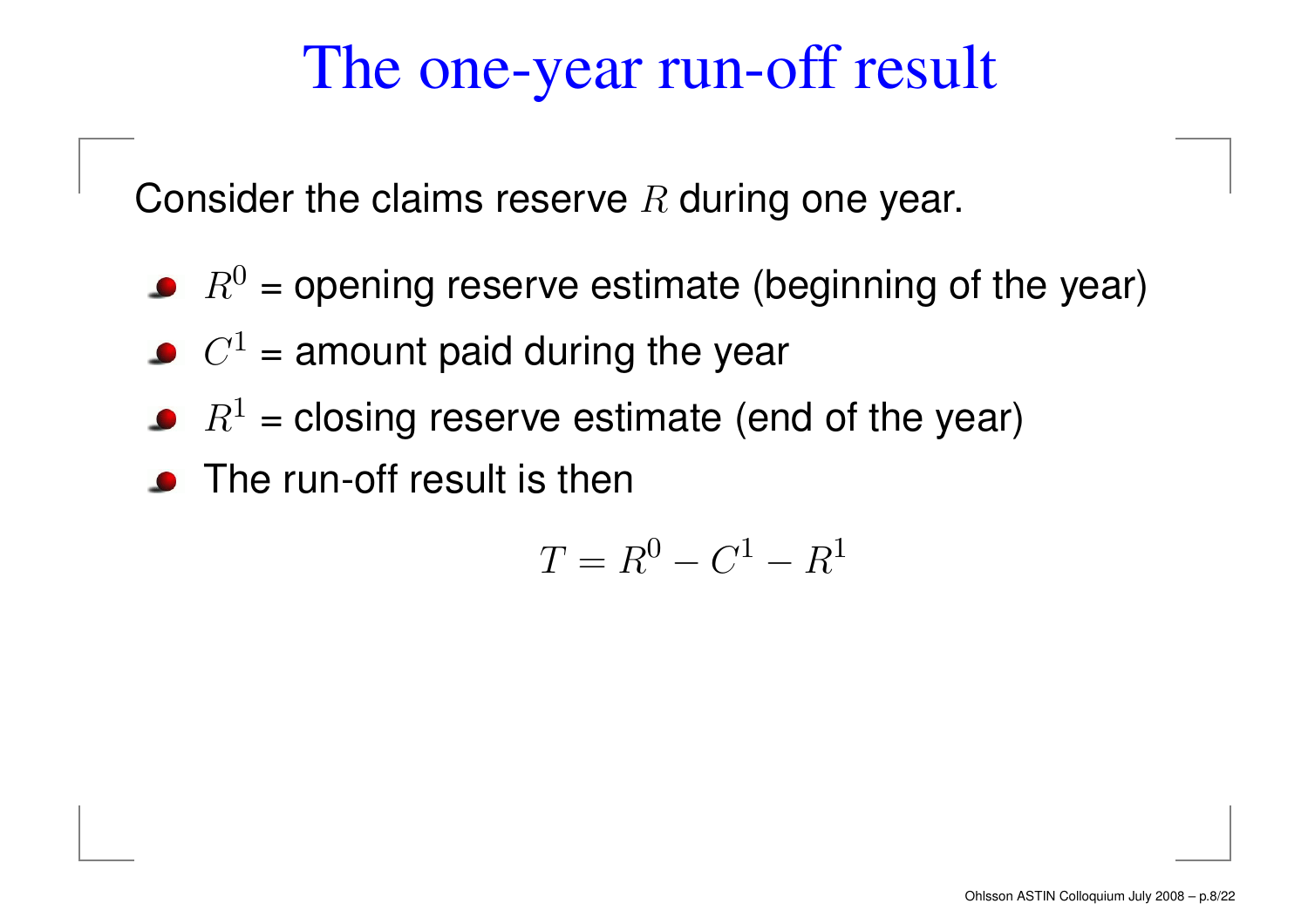## The one-year reserve risk

—the risk in the run-off result  $T=R^0-C^1-R^1.$ 

- $\mathcal{D}_t$  = random variables observed up to time  $t$
- $\mathcal{D}_0$  = known random variables, beginning of the year
- $E(T|\mathcal{D}_0) = 0$  if the reserve estimate is unbiased
- Risk is measured in the distribution of  $T$  given  $\mathcal{D}_0,$ say by VaR $(-T|\mathcal{D}_0)$

 $VaR(L)$  = Value-at-Risk for the loss L at some chosen level, say 99.5%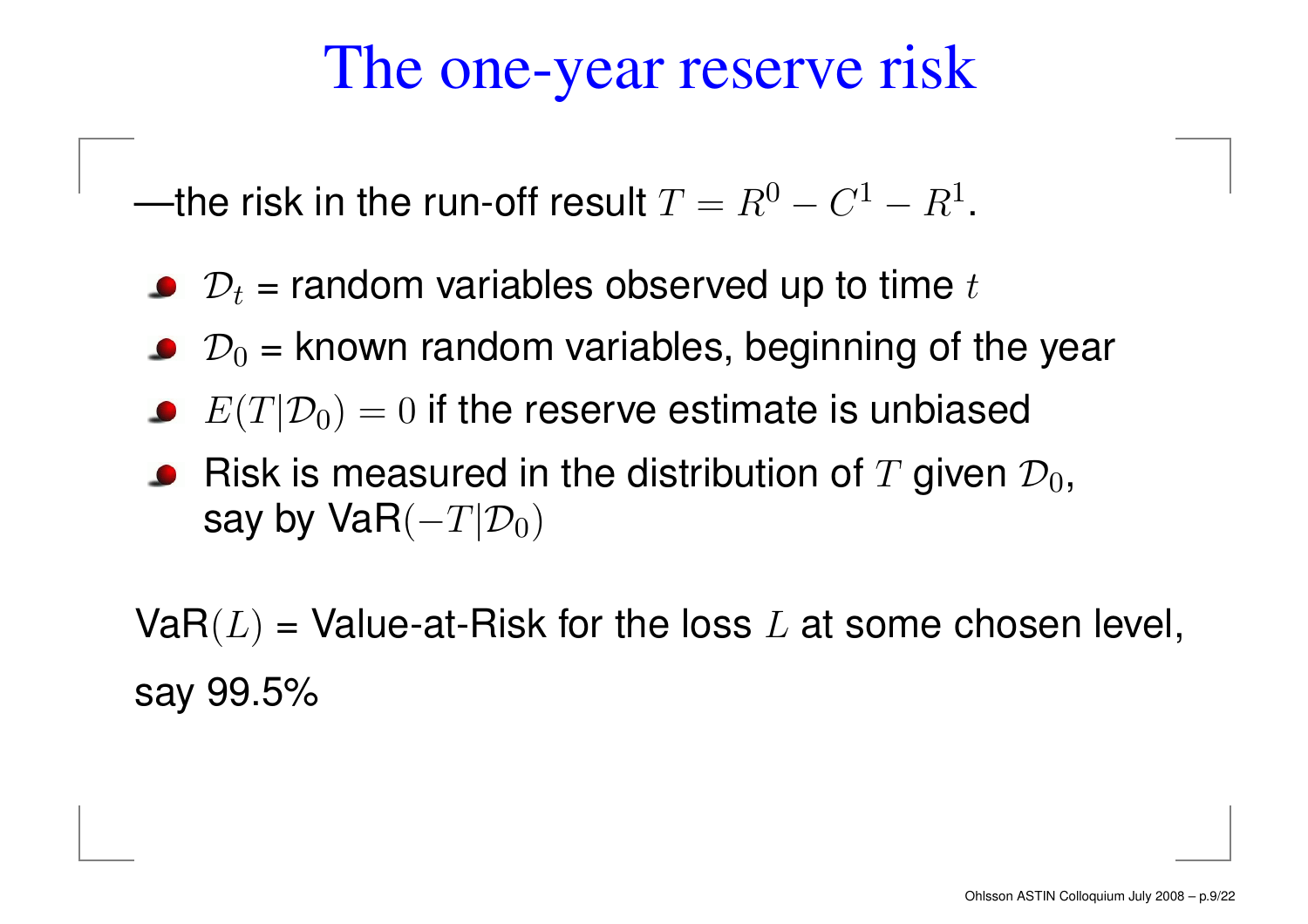#### The one-year reserve risk, comments

- Merz & Wütrich (2008, paper at this conference) give analytic formulas for Mack-type MSEP for the "claims development result" (=the run-off result)
- Our paper discusses the simulation approach (first presented to us by Peter England, EMB)
- AISAM-ACME (2007) study on long-tailed liabilities: ultimo ("full run-off") risk is 2-3 times higher than the one-year risk
- Merz & Wütrich find some 25% larger MSEP for the ultimo perspective in <sup>a</sup> short-tailed example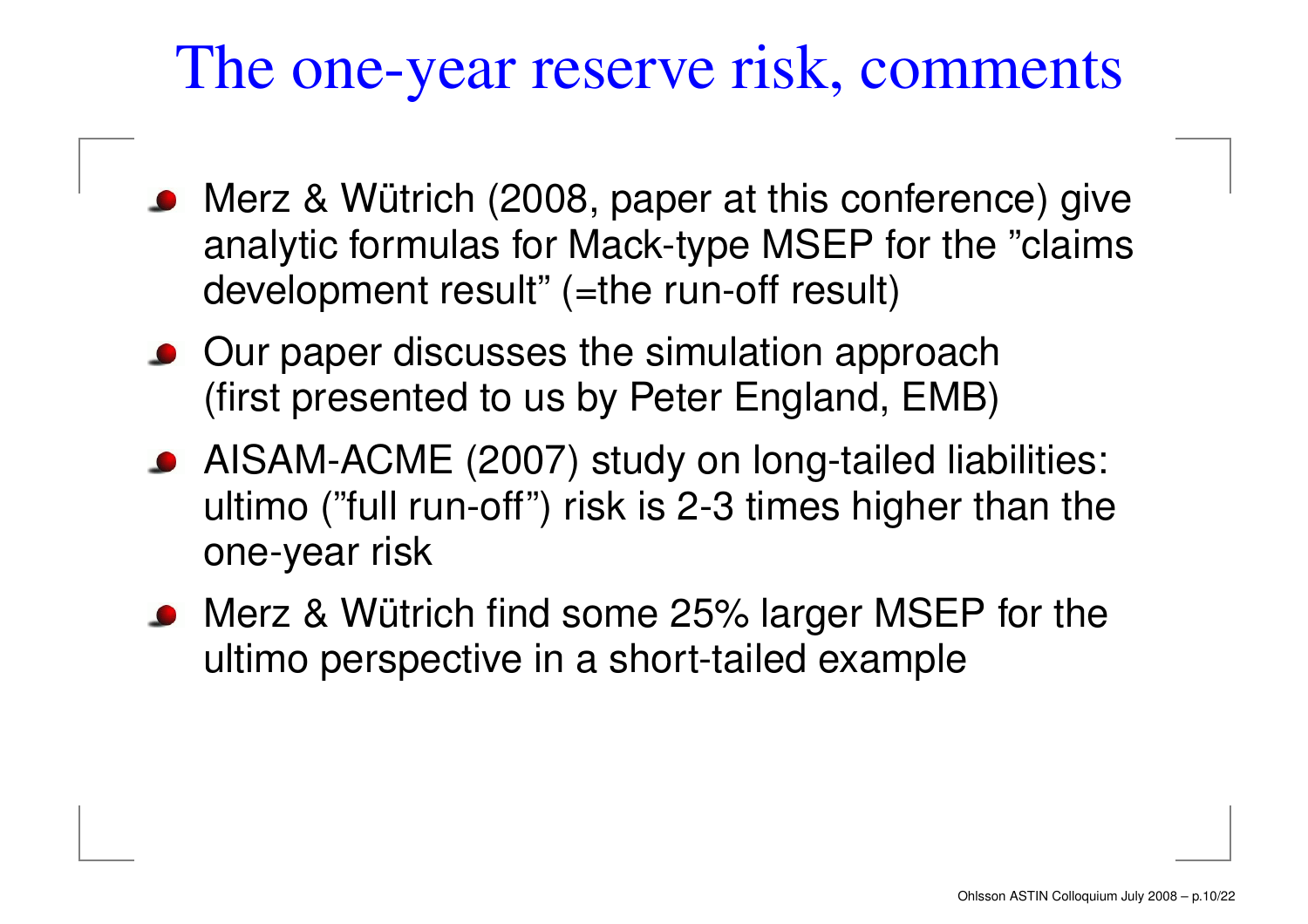- 1. Introduction
- 2. The one-year reserve risk
- 3. **The one-year premium risk**
- 4. Influence of risk margins and discounting
- 5. Conclusions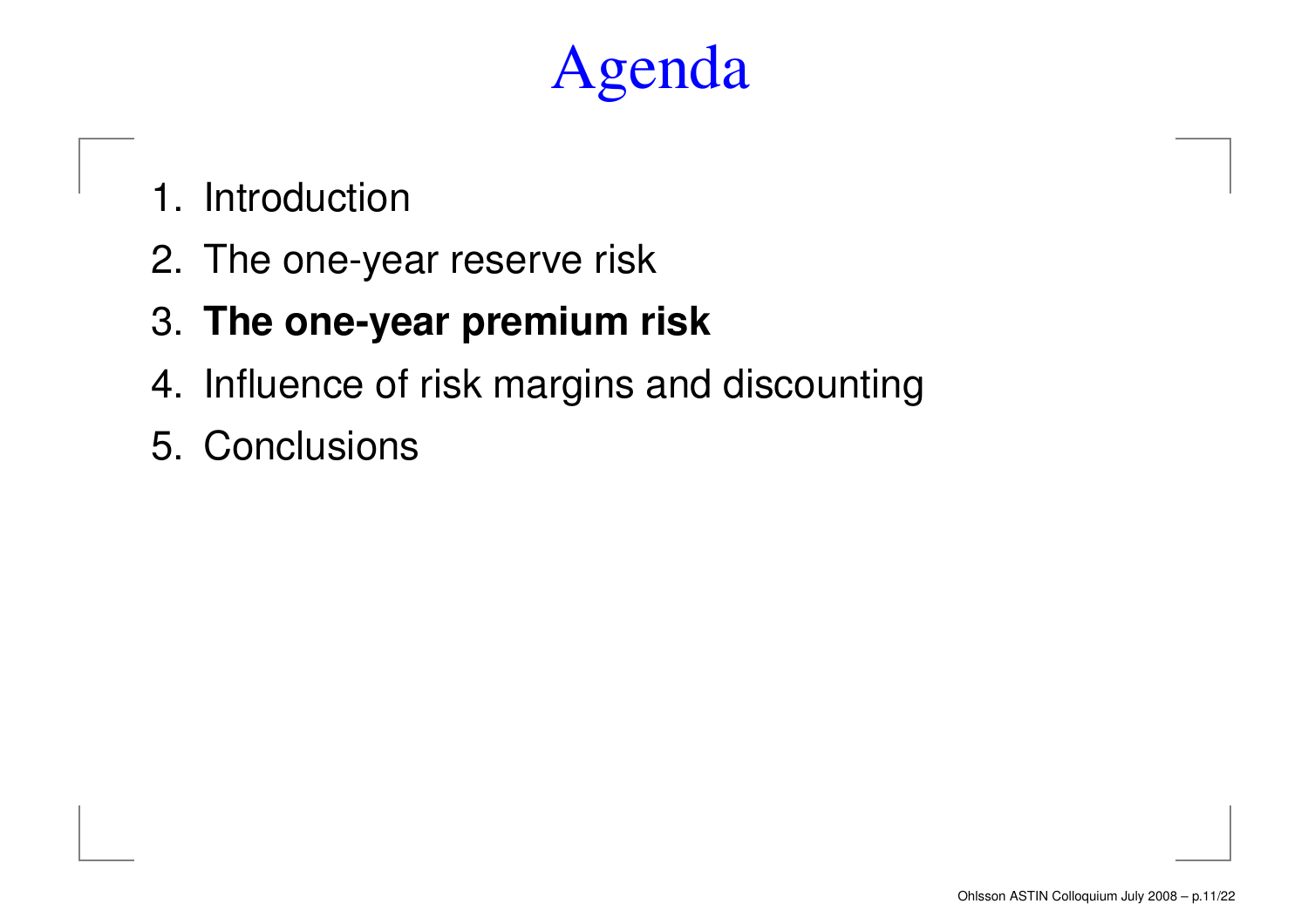## The first year result

Here the premium reserve is *pro rata temporis*.

- $\,P$ ˜ == earned premium next origin year (expected)
- $E =$  operating expenses
- $C \$  $\tilde{\gamma}1$   $=$ = first years payments
- $\,R$  $\tilde\varOmega^1$   $=$  $=$  claims reserve estimate (end of the year)  $\,$
- The first year result (profit/loss) is then

$$
\tilde{T} = \tilde{P} - E - (\tilde{C}^1 + \tilde{R}^1)
$$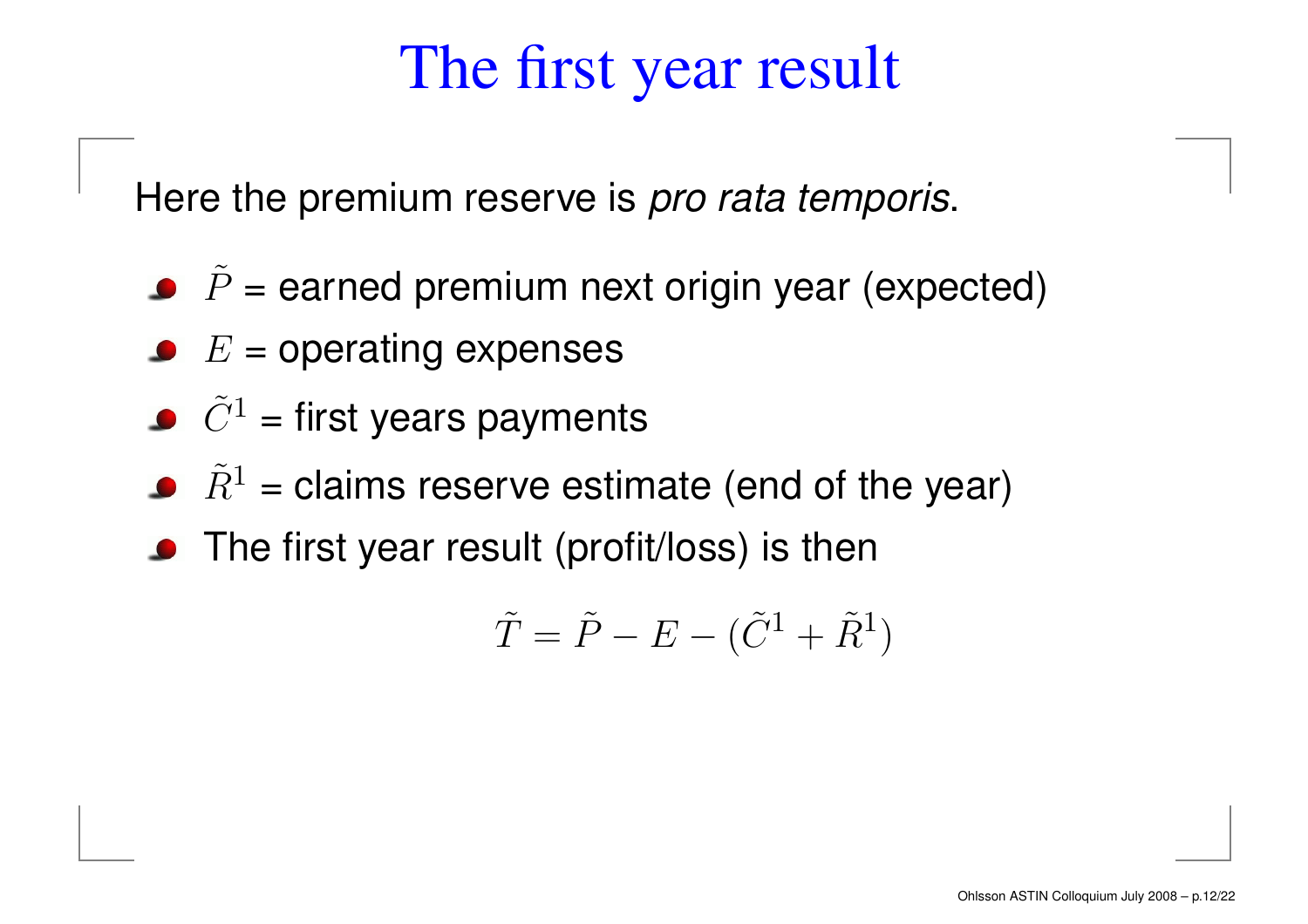## The one-year premium risk

—the risk in the first year result  $\tilde{T}$  $\tilde{\mathnormal{\Gamma}} = \tilde{P}$  − $E-(\tilde{C}^1+\tilde{R}^1)$ 

- $E(\tilde T$  $|\mathcal{D}_0)$  is expected profit
- Risk is measured in the distribution of  $T$ ˜given  $\mathcal{D}_0$ , say by Va $\mathsf{R}(-\tilde{T})$  $|\mathcal{D}_0)$
- **•** This is consistent with the QIS4 calculation of undertaking-specific parameters based on

$$
\frac{\tilde{C}^1+\tilde{R}^1}{\tilde{P}}
$$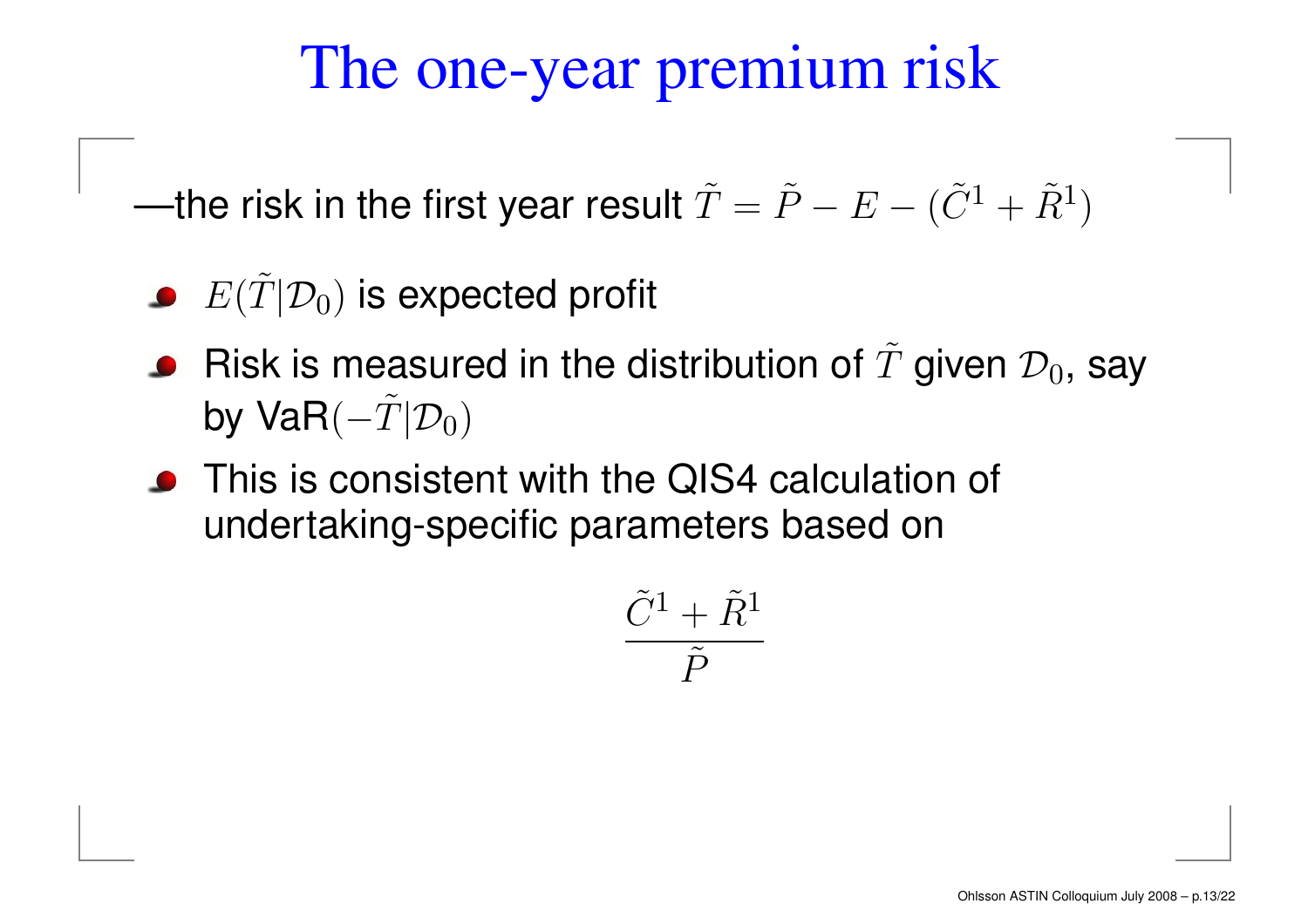## The volume for premium risk

QIS4 Technical specifications:

"TS.XIII.B.4 Premium risk relates to policies to be written (including renewals) during the period, and to unexpired risks on existing contracts. "

This means that the exposure volume is

- The opening premium reserve  $\tilde{U}^0$ , plus
- the premium written during the year  $P$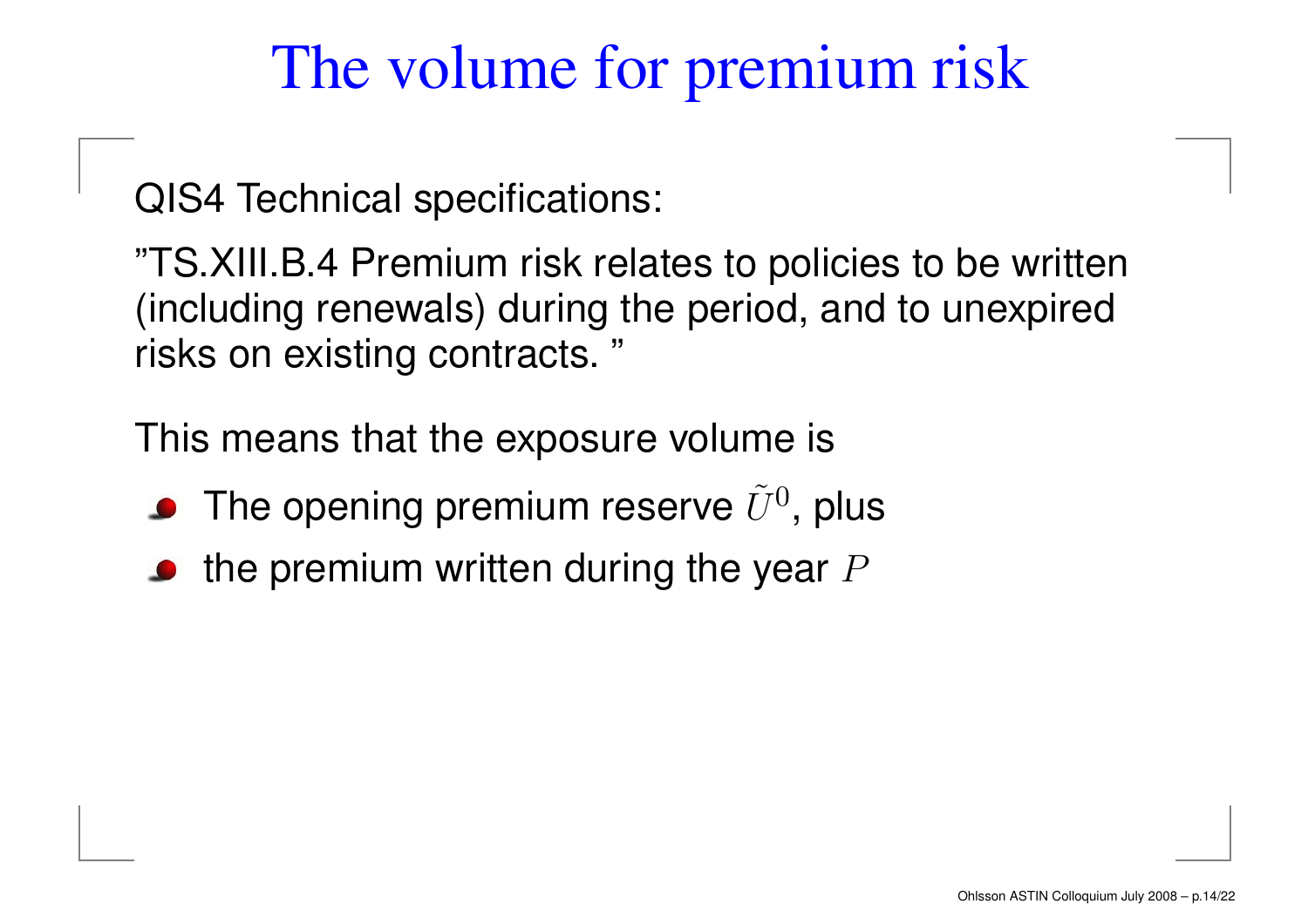## The one-year profit/loss—economic value

Moving from *pro rata temporis* to economic value, we must take both the opening and closing premium reserve into consideration.

- $\tilde{U}^{t};t=0,1$  is the opening and closing premium reserve
- Valued as best estimates of claims covered but not incurred
- **•** The premium result (due to premium reserves plus written premium) is

$$
\tilde{T} = \tilde{U}^0 + P - E - (\tilde{C}^1 + \tilde{R}^1) - \tilde{U}^1
$$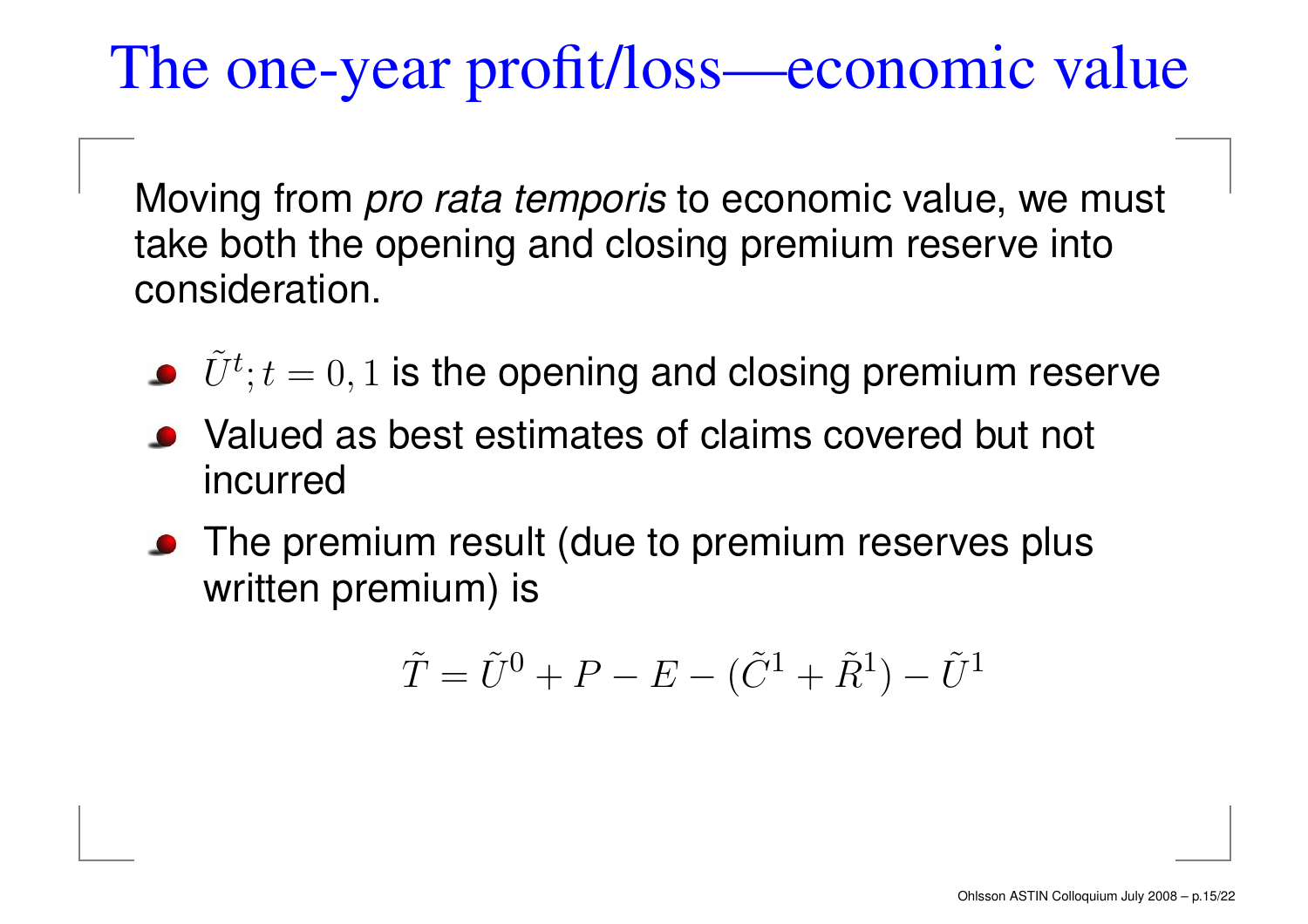The one-year premium risk—economic value

—the risk in the result  $T$ ˜ $\tilde{T}=\tilde{U}^0+P-E-(\tilde{C}^1+\tilde{R}^1)-\tilde{U}^1.$ 

- $E(\tilde T$  $|\mathcal{D}_0)$  is one years worth of expected profit
- Risk is again measured as VaR $(-\tilde{T})$  $|\mathcal{D}_0)$
- Here  $P$  and  $E$  are considered non-stochastic
- When we condition on  $\mathcal{D}_0$ ,  $\tilde{U}^0$  becomes non-stochastic, while  $\tilde{U}^1$  is stochastic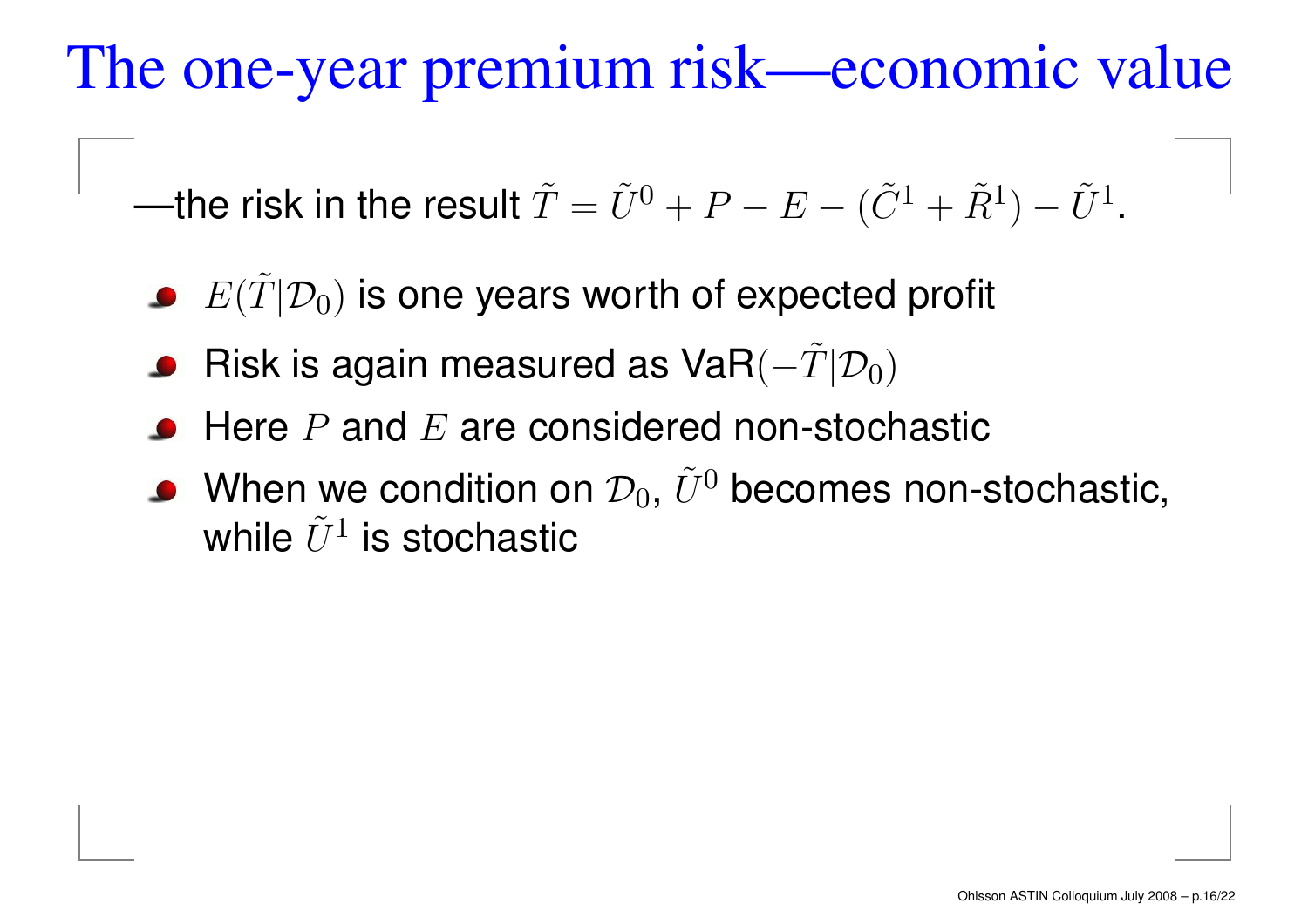- 1. Introduction
- 2. The one-year reserve risk
- 3. The one-year premium risk
- 4. **Influence of risk margins and discounting**
- 5. Conclusions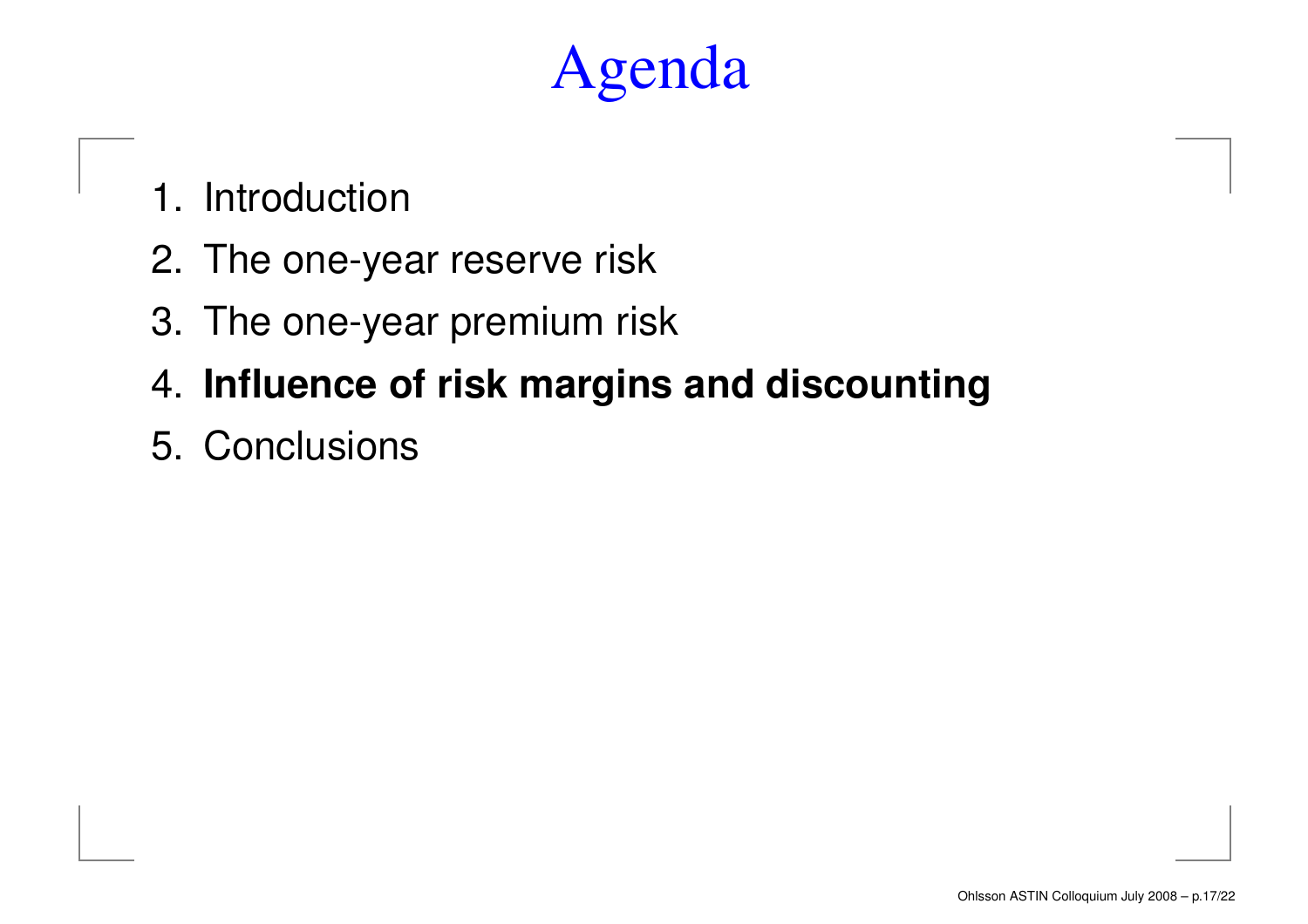## Finally: adding risk margins and discounting

- Let  $M_d^t$ ;  $t = 0, 1$  be the risk margin for a combined premium and claims reserve
- Combine the run-off result and the premium result
- Discount by some yield-curve, stochastic at time  $t = 1$
- $\bullet$  Subscript  $d$  denotes discounted value
- Add  $I$  = investment income transferred from financial operations
- $\bullet$  Calculate I by revaluating the replicating portfolio
- The entire technical result is then,  $C<sup>1</sup>$  denoting all payments during the year

$$
T_d = (U_d^0 + R_d^0 + M_d^0) + P + I - E - C^1 - (U_d^1 + R_d^1 + \tilde{R}_d^1 + M_d^1)
$$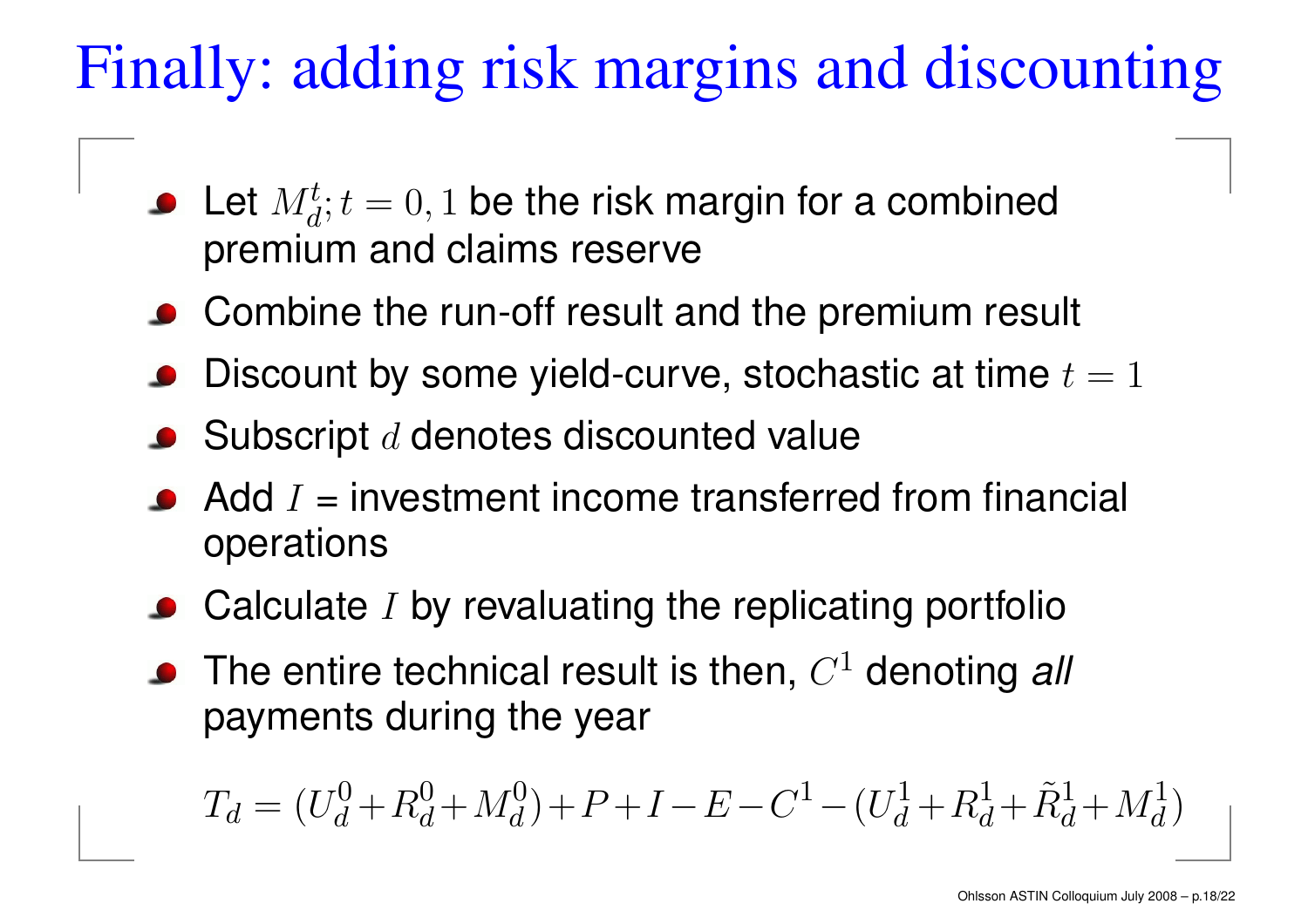## The rest of the paper...

The risk margin computed by the CoC method requires the solvency capital, while the solvency capital requires the risk margin. Circular reference?

- We show that there is no circular reference, by recursion from the ultimate year and backwards
- The calculations are impractical though, even with simulation
- The usual simplification, with risk margin proportional to expected run-off of the reserve, means that risk margins can be left out of the SCR calculation
- The simplified SCR is just the duration of the reserve times the initial SCR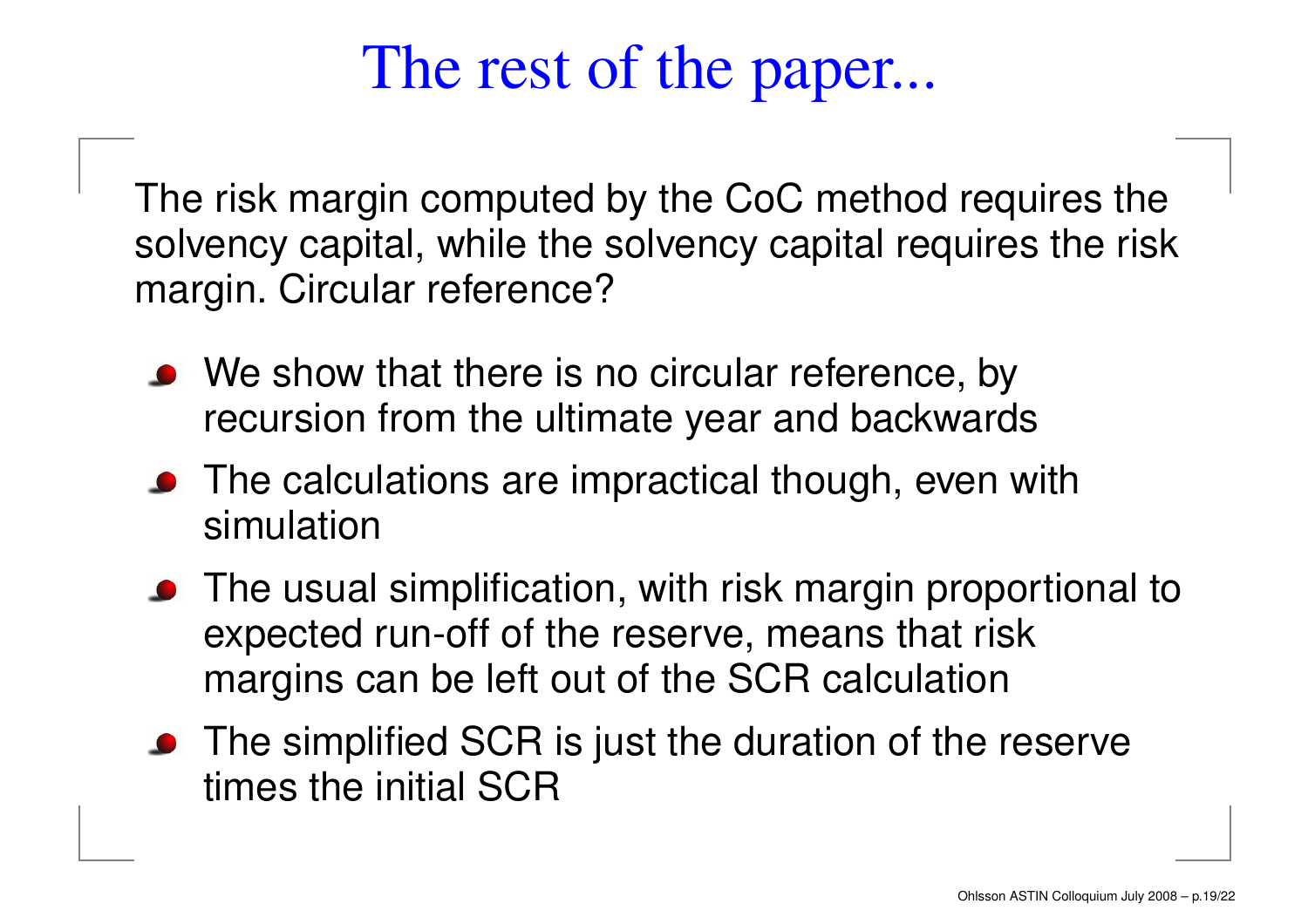- 1. Introduction
- 2. The one-year reserve risk
- 3. The one-year premium risk
- 4. Influence of risk margins and discounting
- 5. **Conclusions**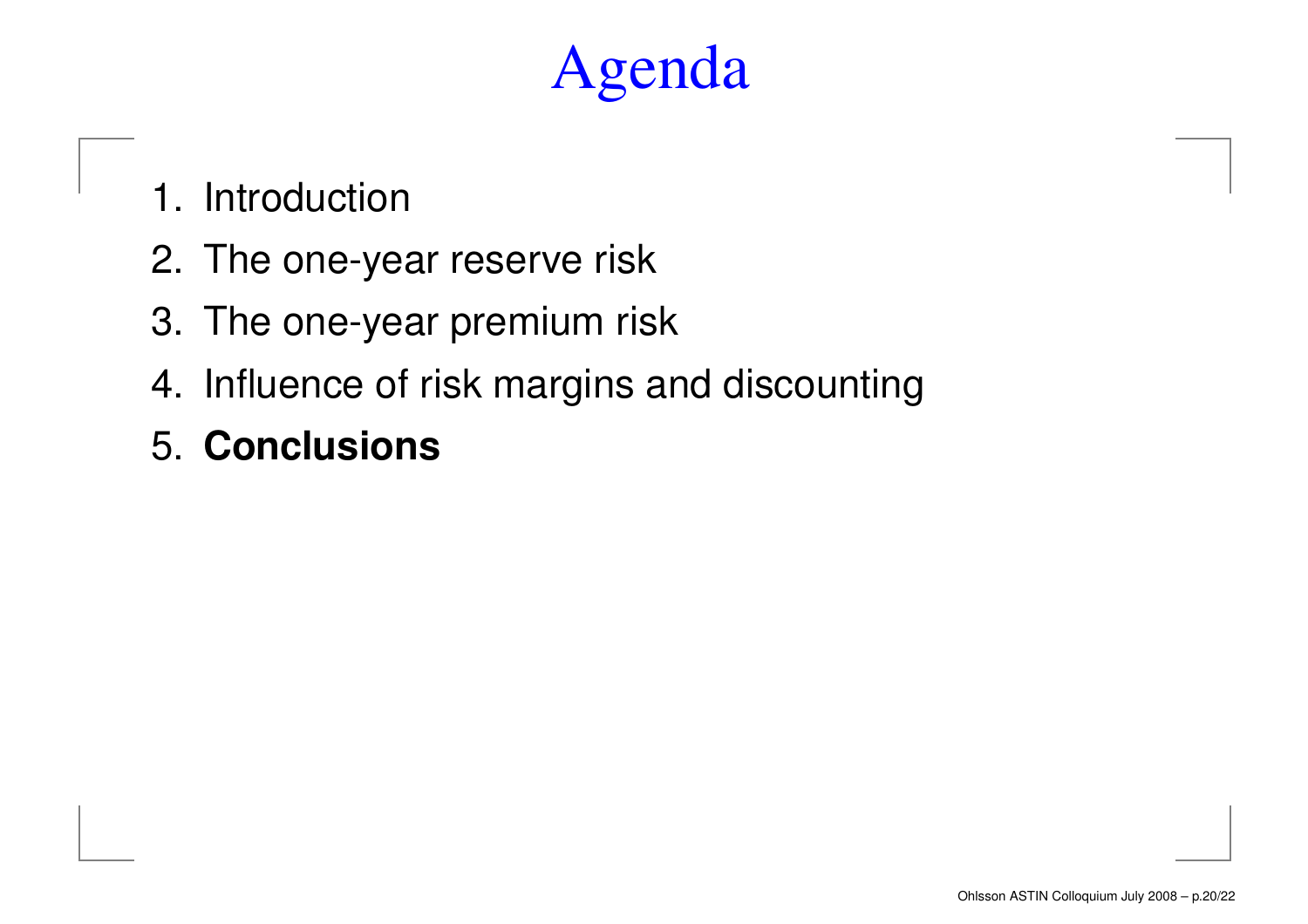## **Conclusions**

- We have tried to make clear the difference between the one-year and the ultimate risk
- Premium risk has <sup>a</sup> new interpretation under economic value accounting
- Risk margins do affect the risk, but not under the simplified CoC method
- More discussion/research is needed!